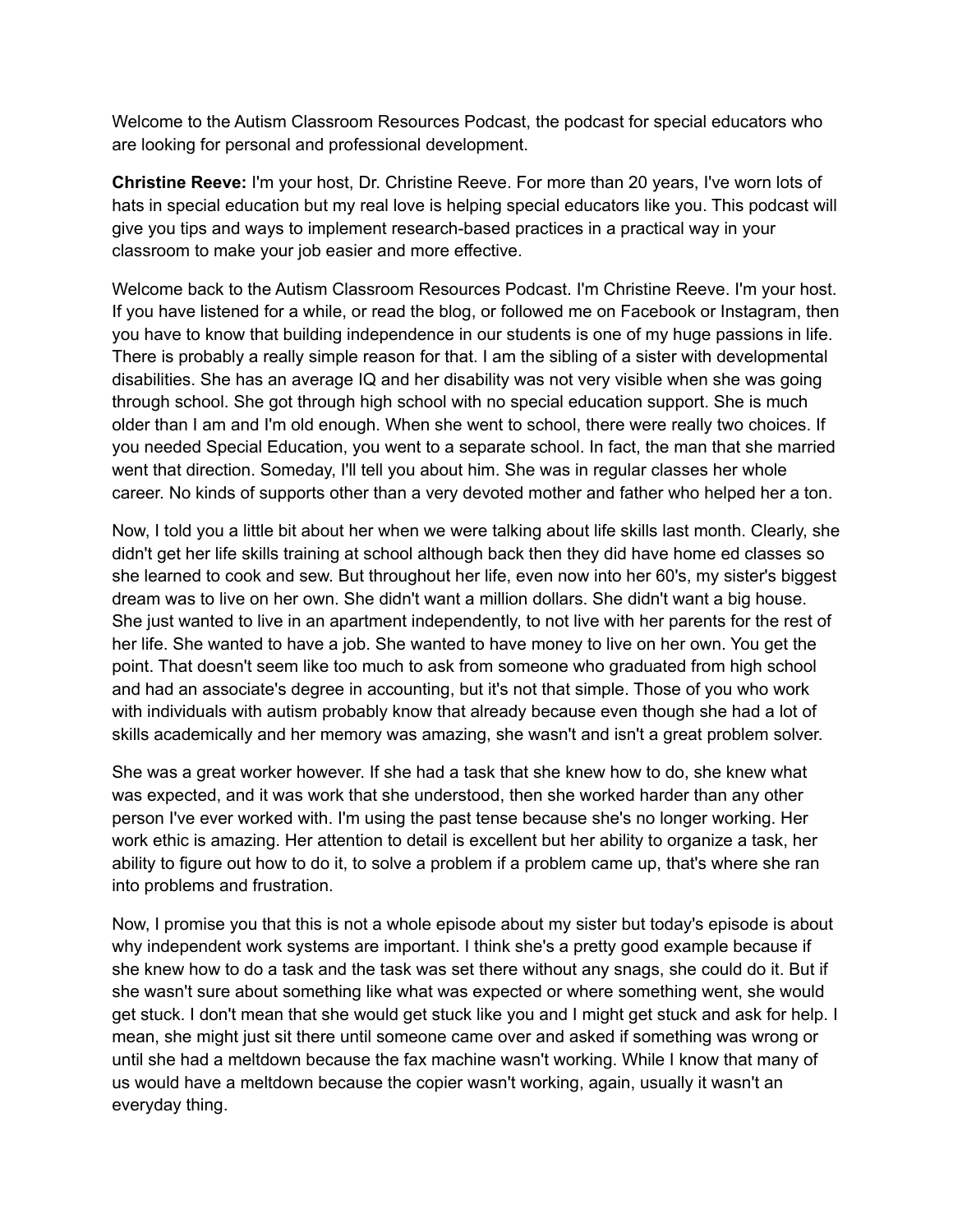Today, I want to talk about why I think every special education classroom and even students in general ed, with or without autism, should have some kind of independent work system. I know that some of you may be saying, "That's exactly the reason why they shouldn't have a system," but I'm going to tell you how an independent work system can be used to address exactly the kind of problems that my sister had that I'm talking about.

I've used systems for students without autism really successfully. We even have a couple research studies that had individuals that were not on the autism spectrum and they used them successfully. Tell me that you haven't had a student who didn't have autism who turned around to you after every math problem on his paper to check to see if his answer wasn't right. He needs a work system. Speaking of work systems, did you know that I wrote a book about independent work systems? There are tons of ideas about getting your system set up the right way, lots and lots of tasks. I've got a shortcut for you that you'll find on the blog about starting independent work systems in your classroom. It's a quick 45-minute free webinar that will get you started with them the right way. It's got a bonus if you watch to the end on how to set up and monitor your students' independence. You'll find the link to that in the show notes or at autismclassroomresources.com/episode114. Now, let's get started.

Part of the reason that my sister struggled with independence is because she never really learned how to manage those situations where there was a problem. She did learn to work independently but not how to use a system to do it. I talked last week about independent work systems and what they are. You might have an idea from that, that they require someone always to set up the system for the student in order for them to be independent. That's where they start. But the whole point of a work system is that we want to set it up so that eventually the student sets it up for themselves. That if they hit a snag, they know what to do because we've taught them how to do both of those things using the structure of the work system itself.

Once they know the structure of the system, then we can start sabotaging the system a little bit and supporting them in solving the problems so that they become more independent at managing them. I want to start with talking about the benefits to the classroom because there are definite benefits to a work system in your classroom itself. Then I'm going to end by talking more about the benefits to the student. I'll talk about how we take it to helping them problem solve. You should be doing structured work systems in your classroom because it allows you to break your work into smaller groups. Once your students are able to work independently, that allows you to have an extra center time so that you can break your center times into smaller groups and you can do more individualized instruction.

Independent work systems also can help to reduce challenging behaviors because all of your students can be actively engaged in activities without people having to be engaged with them. You often see a reduction in stereotypical behavior, which some people will call self-stimulatory behavior, because the students are engaged. They're not just hanging out with stuff to do, they know what needs to be done. I've also found that many of our students will engage in the independent work system when there's an emergency in the classroom. We'll pull some of those tasks in and get them engaged in their work system to keep them busy during a crisis. It's also a really good center even if your students aren't independent yet. It's an easy center to train your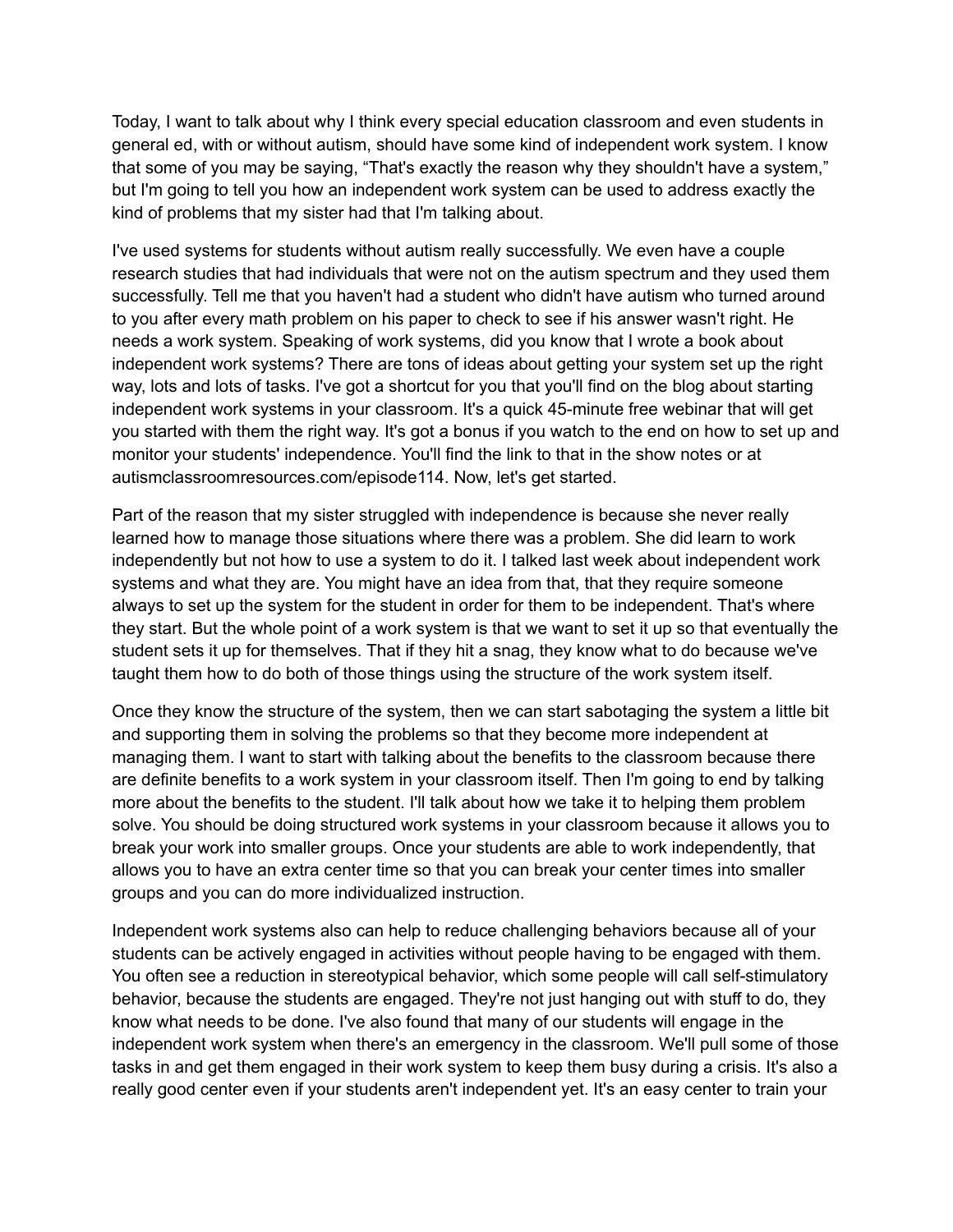paraprofessionals to implement. You can set it up with a checklist, they can run that system fairly easily and the students are engaged. That way, again, you're freed up to teach.

Let's talk about what it does for your students. It teaches independence which is a critical life skill. We want our students to avoid getting dependent. One of the issues of a student receiving special ed services is that they are surrounded typically by more adults that you see in a typical education setting. That means, there's more people providing support to them which means we have to work extra hard at fading that support. Independence is a huge skill that our students need us to concentrate on. Work systems are designed specifically for the students to learn to work independently. There's a whole system that we use to teach the skills to independents. We don't use verbal prompts during independent work. We fade the adult assistants as much as we can. You can learn more about that on the links that I have in the website post for this on how to do that. I'll make sure that we've got a link to how we teach independent work systems because I can't explain that really well here. It's also in that free webinar that I referenced.

We can teach skills and maintain them, so those skills that we taught up in our teacher-centered centers, we can help our students maintain because they get extra practice. Many of our students, not just our students with autism, struggle with keeping skills over time. We taught it to them yesterday. They had it, but today they come back in and it's like they've never seen this task before. Giving them an opportunity to practice those skills increases the likelihood that they'll maintain them. We also can present it to them with different settings, different materials so it makes it more likely that they'll generalize those skills to new situations.

It also helps our students build fluency by practicing those skills that we've taught in different ways regularly. They access those skills faster and more efficiently. It helps them to use those skills with more complex tasks later on because they practice them to fluency. It also gives them pride in work and builds their self-esteem, which I know is a controversial task for a behavior analyst to talk about, but I don't think any of us can deny that we are proud of work that we do. Our students should have the opportunity to do that too. The opportunity to work independently and complete something on their own is a real sense of pride for them—having times and things that they can do on their own. It's often the reason that it is one of their favorite times of day.

It also is a time where they get to do something where nobody is telling them what to do. For students to spend a good portion of their day with people directing them, that can be a really great time for them for people to leave them alone and get to do stuff on their own. It teaches them to work without somebody telling them what to do, which is huge for our students.

Once the students get independent with their systems, we can even start to sabotage the system. We could start presenting them with challenges like not giving them all the needed materials, or giving them unclear directions, or perhaps we give them the materials but we don't tell them what to do with them. We start essentially creating challenges that they would encounter in typical environments. What we're trying to do is once they know the system, they're strong on it, and they're independent, we only do it then, we start making it look more and more typical. We start to fade this system out a little bit but only one little piece at a time. We start small with situations that won't upset them too much because we're always trying to maintain that balance between frustration for learning and frustration that overwhelms.